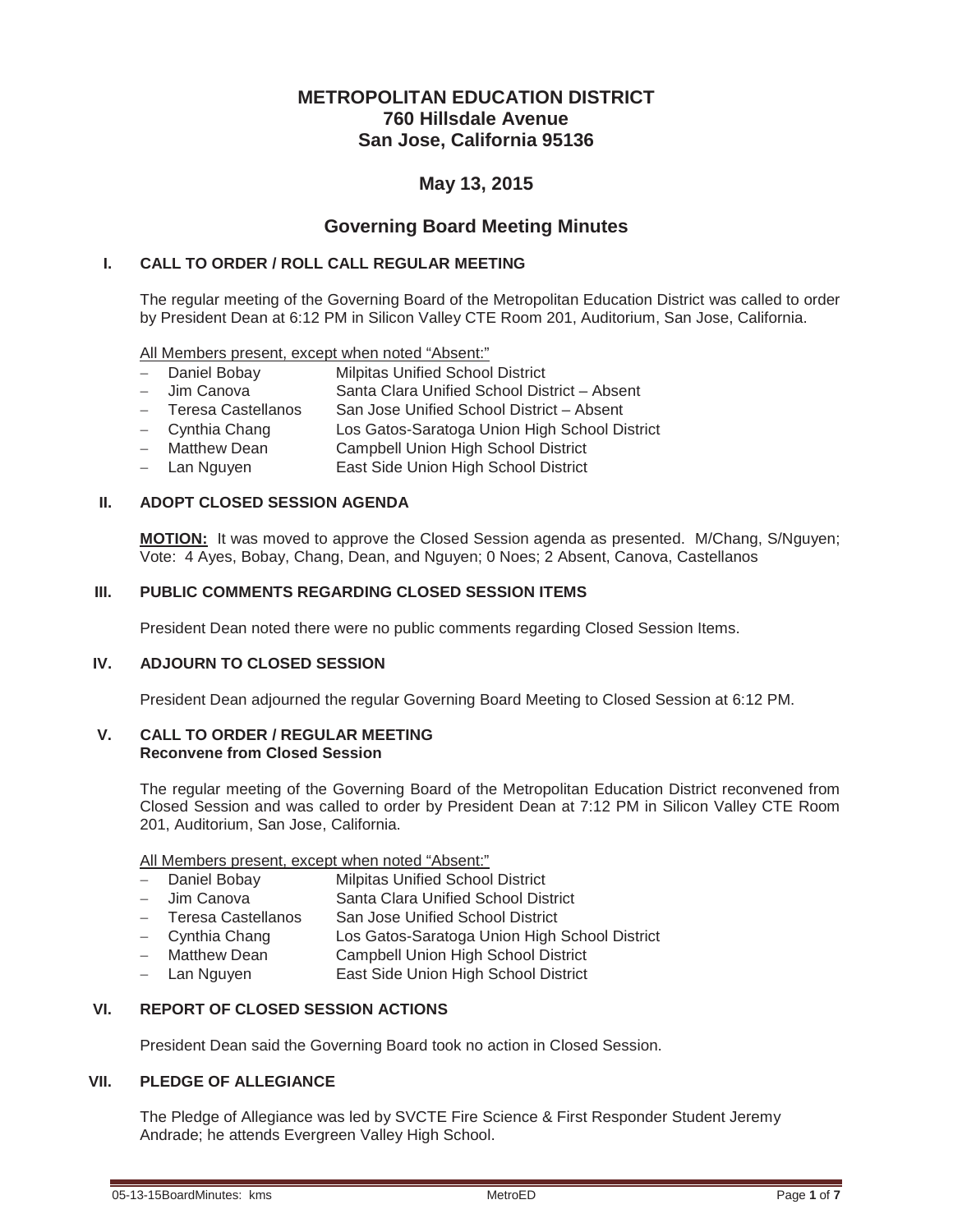#### **VIII. ADOPT AGENDA**

**MOTION:** It was moved to approve the agenda as presented. M/Chang, S/Castellanos; Vote: 6 Ayes, Bobay, Canova, Castellanos, Chang, Dean, and Nguyen; 0 Noes

#### **IX. RECOGNITIONS**

A. Acknowledgement of Honors and Awards

Superintendent Lynch recognized the following employees:

- 1. Recognition of Years of Service
	- o 40 Years: Suzi Glass
	- o 30 Years: Rosalie Ruiz
	- o 20 Years: Mary Spielman
	- o 10 Years: Mike Cortese, Krystyna Lett, Alfredo Calderon, Madeline Dasalla-Disanto, Nazila Safari, and Francisco Torres
- 2. Recognition of Retirements
	- o Suzi Glass

President Dean and Member Castellanos congratulated the employees for their many years of dedicated service and for their commitment to the organization and students. They are grateful for their work. Board Clerk Chang said Adult Education is very critical to society. She thanked the Adult Ed. teachers for helping many immigrant students. She said she was an Adult Ed. student who immigrated to the United States in 1975, and she learned how to drive. Board Clerk Chang said the work of Adult Ed. teachers is very valuable.

#### **X. PUBLIC COMMENTS**

President Dean noted there were two members from the public who wanted to address the Board on subjects not on tonight's agenda. He also acknowledged that AFT Chapter President Kathy Jasper wanted to address the Board on Item #4, *Second Interim Report Positive Certification Letter*. Ms. Jasper requested to have Item #4 removed from the *Consent/Action Calendar* for discussion, and Board Clerk Chang said the Board will remove the item.

President Dean called SVAE Instructor Peter Mac Donald to approach the podium and address the Board. Mr. Mac Donald invited the Board to attend the *SVAE High School Equivalency Completers Celebration* in the Hub on June 2<sup>nd</sup> from 6:00-8:00 PM. Mr. Mac Donald commented on student achievement and the proposal of the 2015-2016 Adult Education Schedule.

President Dean called CSEA Chapter President Rosalie Ruiz to approach the podium and address the Board. Ms. Ruiz thanked the Board for recognizing and valuing classified employees during Classified Week.

# **XI. STUDENT REPORTS**

A. Silicon Valley Adult Education (SVAE) Student

Zeyla Chavarin will soon be a high-school graduate. She said she returned to school to fulfill a personal goal. She realized during her education more opportunities were being presented, especially at work. Her experience transformed her one-time personal goal into a goal of life-long learning. She said after she graduates from high school this summer, she will enroll in Mission College this fall and major in Culinary Arts. She thanked SVAE Principal Suzi Glass and her teachers, Sam Ajam and Peter Mac Donald, for the opportunity to learn and be a part of the great Adult Education program.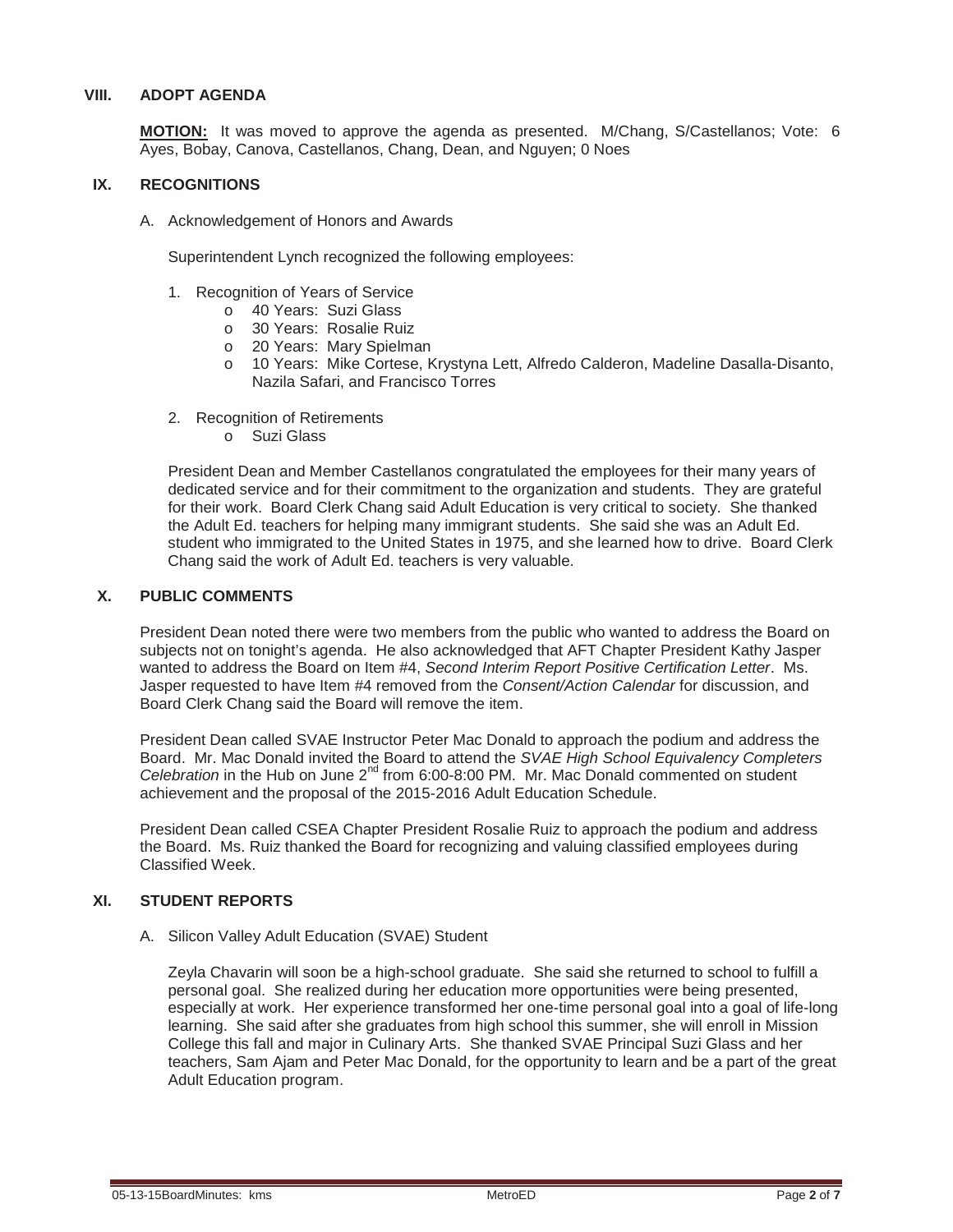B. Silicon Valley Career Technical Education (SVCTE) Students

SVCTE Director Marianne Cartan requested permission from President Dean to advance past the *Student Report* of SVCTE to *Silicon Valley CTE Featured Program*. President Dean agreed to her request.

#### **XII. SILICON VALLEY CTE FEATURED PROGRAM**

A. Fire Science & First Responder

Jeremy Andrade, a senior at Evergreen Valley High School and Kyle Rhinehart, a senior at Santa Teresa High School presented to the Board. They are currently enrolled in the SVCTE Fire Science & First Responder program. Mr. Andrade and Mr. Rhinehart reported that they and their classmates are involved in many community events, such as the Toy Drive, Build-a-Bike hosted by the San Jose Fire Department, and Relay-for-Life Marathon. Their objective is to be involved with their community as often as possible, especially because they aspire to have careers in Public Safety. Instructor Oscar Tovar, also the Captain of San Jose Fire Department, provided his background to the Board. He introduced former Fire Science & First Responder student, Jose Pena. Mr. Pena graduated from Delmar High School in 2012. He was initially enrolled in the HVAC program. He realized early that this program did not fit his personality. Although it was a very good program, he desired to be involved in the Fire Science & First Responder program after seeing students perform physical tasks such as drills and running. Mr. Pena was particularly interested in the medical aspect of the program. After graduating from high school, he enrolled in a three-month EMT program at Foothill College. He recently changed his course of study from Paramedic to Biology. He will transfer to California State University San Jose where he will pursue a degree in Health Science. He will continue his education to become an Emergency Room Physician. He attributes his educational and career path to the Fire Science & First Responder program and to his teacher, Mr. Tovar.

#### **XIII. SPECIAL ORDER OF BUSINESS**

President Dean asked Superintendent Lynch if there was any special order of business. Superintendent Lynch said there was no Special Order of Business.

#### **XIV. CONSENT/ACTION CALENDAR (ACTION)**

**MOTION:** It was moved to approve Board Items #1, #2, #3, #8, and #9 and the removal of Board Items #4, #5, #6, and #7 for further discussion. M/Nguyen, S/Castellanos; Vote: 6 Ayes, Bobay, Canova, Castellanos, Chang, Dean, and Nguyen; 0 Noes

\*1. Minutes from the Regular Board Meeting of April 15, 2015

#### **BUSINESS AND FINANCIAL FUNCTIONS**

- \*2. April Warrants Approval List
- \*3. Donations Offered to District
- \*4. Approve Second Interim Report Positive Certification Letter

President Dean called AFT Chapter President Kathy Jasper to approach the podium and address the Board. First, Ms. Jasper publicly apologized to CSEA and the classified staff for speaking negatively during the board item to approve Classified Week. She said she values the classified staff, and she was sorry. Ms. Jasper addressed an equity issue in regards to Board Item #4, and distributed a handout to each Board Member. She said her supporting documents, a snapshot of the Second Interim Report and the SVAE 2015-2016 Proposed Class Schedule, exemplified the steps taken to receive the Positive Certification Letter, which involved reducing spending and class hours. Additional comments from Ms. Jasper ensued.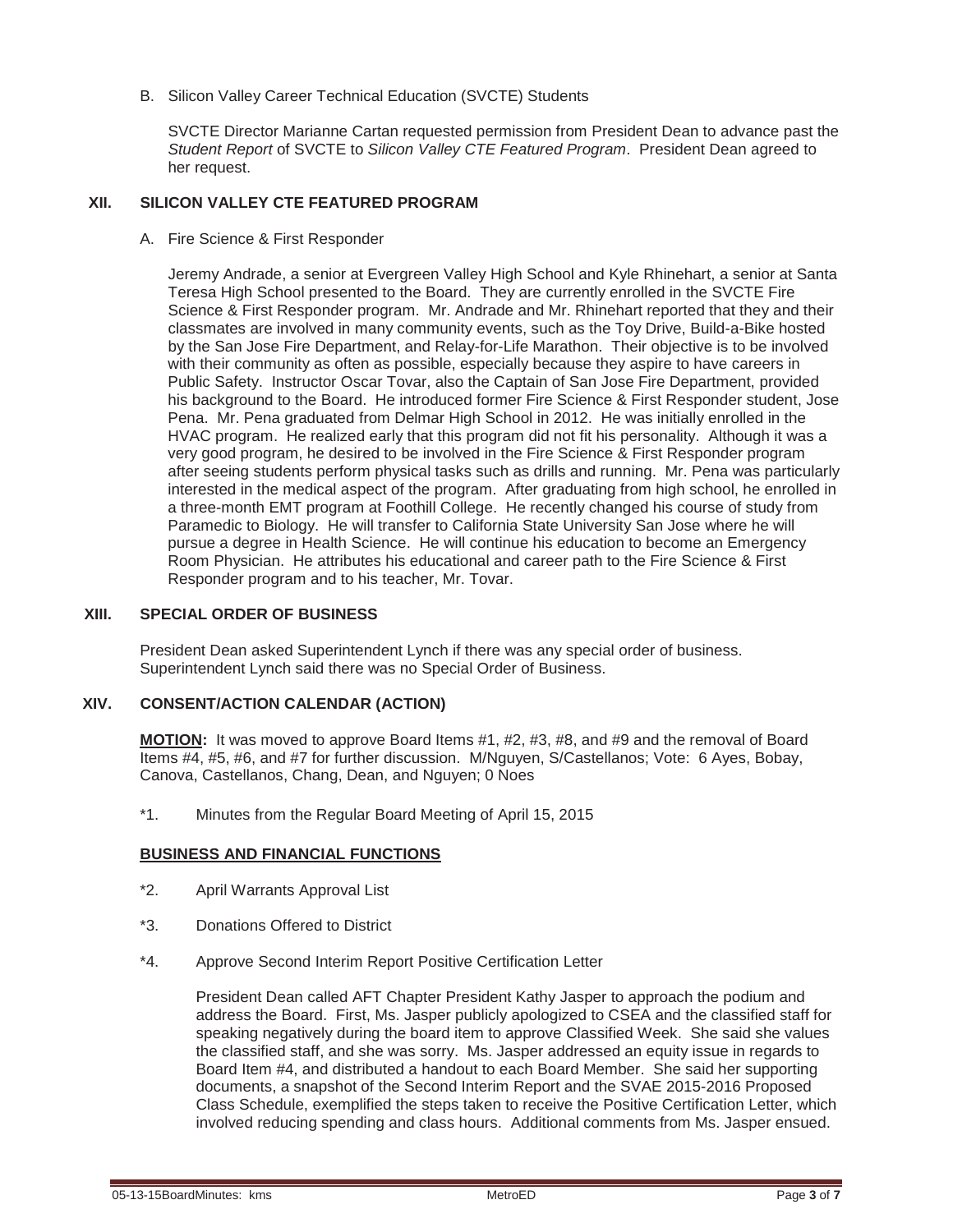Board Clerk Chang said we have been deficit spending over the years. She also said in the future, it will be helpful to hear grievances when we start planning our budget next year. Vice President Nguyen asked Superintendent Lynch if the District had a Budget Advisory Committee (BAC) meeting. Superintendent Lynch said we have not yet had a BAC meeting. Vice President Nguyen said it would be good to hold a meeting with our stakeholders to keep them informed of our situation with the budget. He also said AFT and CSEA should be included in the BAC meetings. President Dean agrees with Vice President Nguyen's comments.

**MOTION:** It was moved to approve the Second Interim Report Positive Certification Letter. M/Nguyen, S/Castellanos, Vote: 6 Ayes, Bobay, Canova, Castellanos, Chang, Dean, and Nguyen; 0 Noes

#### **PERSONNEL FUNCTIONS**

**Resignation**

**Temporary Position**

\*5. Approve Organization of Staff for 2014-2015

Board Clerk Chang acknowledged and compared the changes of the organization charts from the April Board Meeting to the May Board Meeting. She asked Superintendent Lynch for clarification of determining who is an administrator on the *Governing Board/Superintendent Organization Chart*. Superintendent Lynch said the location of the boxes on the organization chart indicate who is an administrator with the exception of the counselor. Board Clerk Chang thanked Superintendent Lynch for her transparency of the information based on her request in the April Board Meeting. She also suggested in the future when the Excel spreadsheet of *Employee FTE's and Salaries* is updated to include information regarding benefits. Member Castellanos also suggested including government. More discussion ensued regarding the organization charts.

**MOTION:** It was moved to approve Organization of Staff for 2014-2015. M/Chang, S/Bobay, Vote: 6 Ayes, Bobay, Canova, Castellanos, Chang, Dean, and Nguyen; 0 Noes

\*6. Approve Personnel Assignment Orders #2015-12

President Dean read into the record the following personnel changes:

#### **Classified Positions**

| <b>Position</b>         | <b>Effective Date</b> | <b>Position Control #</b> |
|-------------------------|-----------------------|---------------------------|
| Assessment Technician   | 5/8/15                | 142207                    |
| Instructional Assistant | 5/8/15                | 142405                    |
|                         |                       |                           |

#### **Certificated Positions**

| <b>IGHIPORIY I VOILIUII</b> |                                  |                            |                           |
|-----------------------------|----------------------------------|----------------------------|---------------------------|
| Name                        | <b>Position</b>                  | <b>Effective Date</b>      | <b>Position Control</b> # |
| Peter Mac Donald            | Study Lab Teacher<br><b>SVAE</b> | $4/1/15 - 5/28/15$ #148004 |                           |

**MOTION**: It was moved to approve Personnel Assignment Orders #2015-12. M/Chang, S/Castellanos, Vote: 6 Ayes, Bobay, Canova, Castellanos, Chang, Dean, and Nguyen; 0 Noes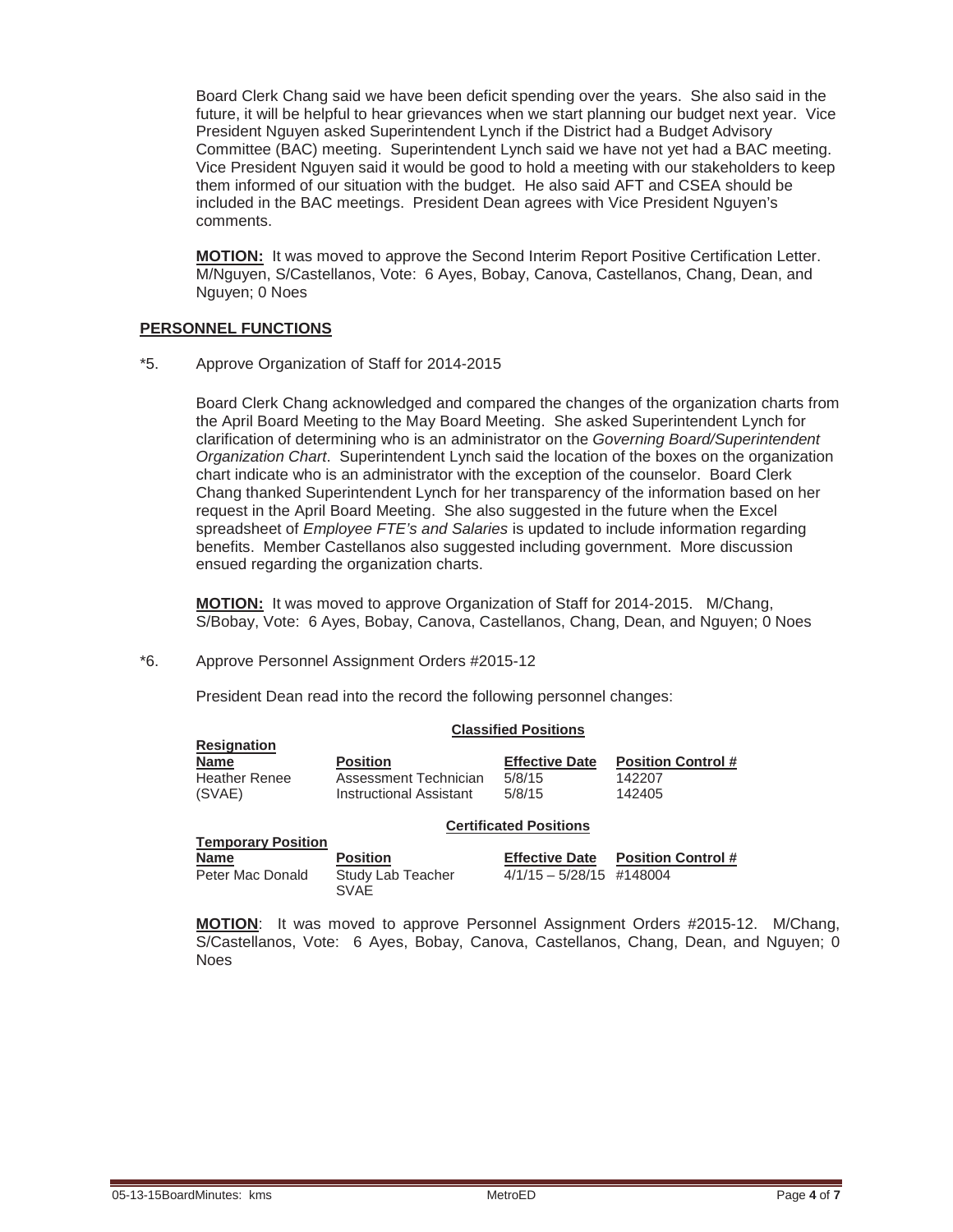### **INSTRUCTIONAL AND STUDENT FUNCTIONS**

\*7. Approval to Offer a New Course at Silicon Valley Career Technical Education: Pharmacy **Technology** 

Board Clerk Chang said she removed Board Item #7 from the *Consent/Action Calendar* for approval to bring positive and special attention to the offering of new SVCTE course, *Pharmacy Technology*. She suggested that when a new course is being offered and presented to the Board it should receive special attention by placing it under *Action Items and Reports*. Member Castellanos agreed with her suggestion.

**MOTION:** It was moved to approve Offering a New Course at Silicon Valley Career Technical Education: Pharmacy Technology. M/Chang, S/Castellanos, Vote: 6 Ayes, Bobay, Canova, Castellanos, Chang, Dean, and Nguyen; 0 Noes

- \*8. Medical Apprenticeship Agreement SVAE
- \*9. Out-of-State Travel for SkillsUSA Students

#### **XV. INFORMATION ITEMS/DISCUSSION ITEMS**

- 10. WASC Visiting Committee Report
	- Teacher Leaders: Gina Fleming, Alice Rodriguez, and Michelle Sugden
	- WASC Coordinator: Sharon Brown

SVCTE Director Marianne Cartan and Assistant Principal Sharon Brown provided testimonials of the WASC process. The Board commented and asked questions regarding the report. Vice President Nguyen offered his congratulations on the great work. Superintendent Lynch said data from the report regarding our students was provided to The Sobrato Organization. Board Clerk Chang asked Superintendent Lynch to supply the report to the MetroED Governing Board and the JPA Superintendents.

11. Legislative Update

Superintendent Lynch stated at this time there is no report on legislation because we must wait for information on the *May Revise* to come out on May 14<sup>th</sup>.

### **XVI. ACTION ITEMS AND REPORTS**

# **BOARD AND ADMINISTRATIVE FUNCTIONS**

None.

## **BUSINESS AND FINANCIAL FUNCTIONS**

None.

#### **PERSONNEL FUNCTIONS**

None.

## **INSTRUCTIONAL AND STUDENT FUNCTIONS**

None.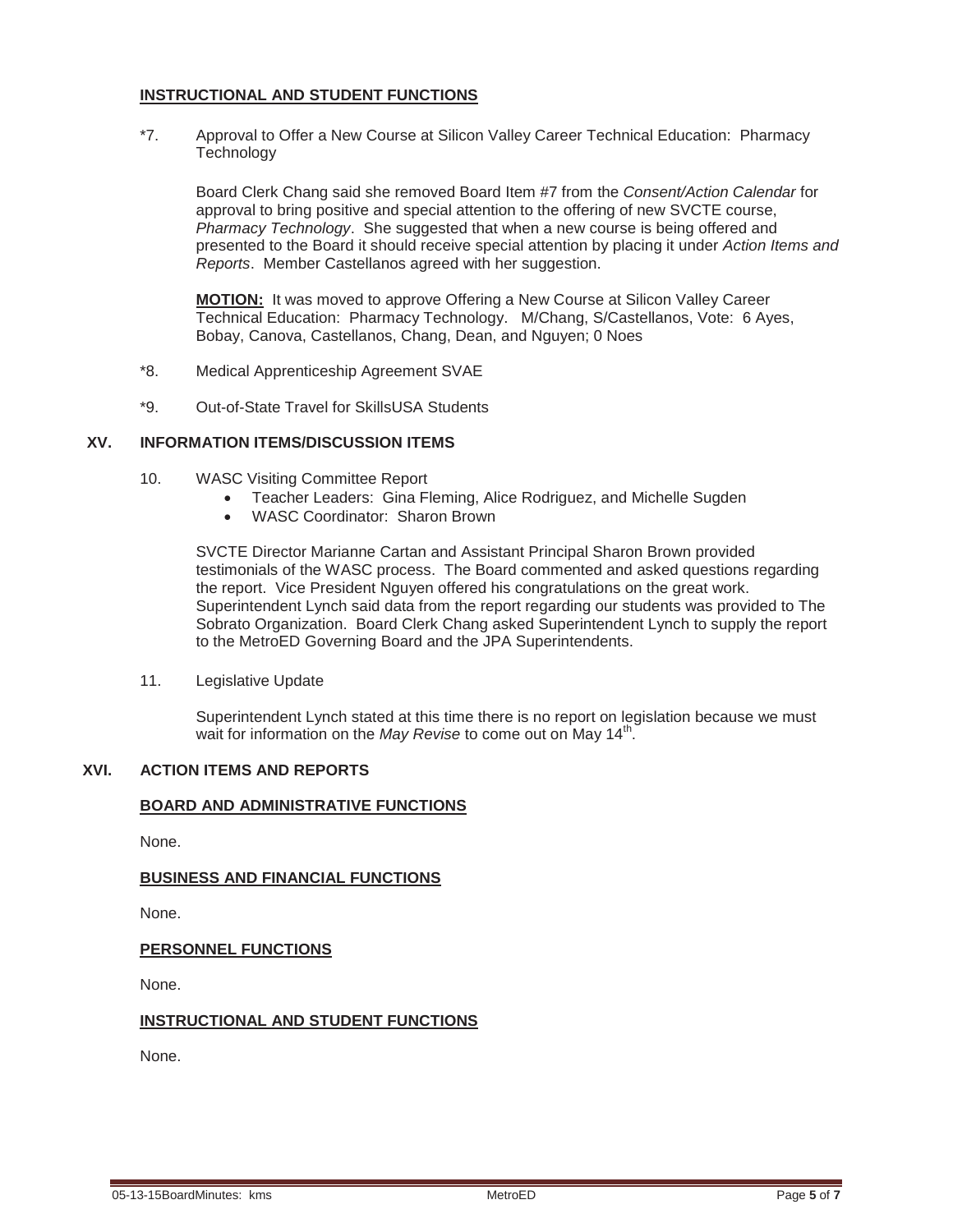# **XVII. EXECUTIVE REPORT/ADMINISTRATIVE REPORTS**

# **1. SVAE Principal Suzi Glass**

She reported the following:

- $\bullet$  Last day of school: May 28<sup>th</sup>
- High School Equivalency Completers Celebration on June  $2^{nd}$  from 6:00-8:00 PM in the Hub
- SVAE High School Diploma Graduation on June 3<sup>rd</sup> from 3:00-6:00 PM on the SVCTE Lawn
	- o President Dean will be the keynote speaker
	- o Prospectively 38 students will graduate

# **2. SVCTE Director Marianne Cartan**

She reported the following:

- $\bullet$  The Car Show on May 1<sup>st</sup> netted a profit of \$7,000 for SkillsUSA, and she thanked key people for organizing the event.
- San Jose Rotary Job Shadow 84 students participated
- $\bullet$  Law Day 175 students present for panel, which included three judges
- With four courses approved for UC 'a-g,' SVCTE now has a total of 12 UC 'a-g' courses.
- 46<sup>th</sup> Annual Awards Ceremony on May 15<sup>th</sup>

# **3. CBO Marie dela Cruz**

She reported the following:

- Meetings with JPA Superintendents and CBOs complete
- Presented to the Milpitas USD Board with Superintendent Lynch
- Working on 2015-2016 Budget for the June-10 Board Meeting
- Will resume Budget Advisory Committee (BAC) Meetings in 2015-2016
- May Revise

## **4. MetroED Superintendent Alyssa Lynch**

She reported the following:

- Law Day the event itself and receiving positive press
- Visits from The Sobrato Organization and Apple, Inc.
- Visited Mission Valley ROP in Fremont to see its Pharmacy Technology Program
- $\bullet$  Meeting with principals on June 10<sup>th</sup> regarding offering a special two-hour Pharmacy Technology class
- CCAE Awards Dinner on May  $12<sup>th</sup>$
- x Thanked Peggy Nutz and her students for helping with Teacher Appreciation Day by delivering healthy snacks to our certificated staff
	- o Campus walk/talk event during the Appreciation Days that ties in District Total Wellness Program

# **XVIII. BOARD COMMENTS**

# **1. Member Castellanos**

Member Castellanos reported the following:

- Next America Conference, which was held by the high-tech industry
	- o State-wide issue on lack of funding in University of California colleges, California State University colleges, Adult Education, and K-12 schools
	- o We need to be more vocal about how we are in crisis with not having enough funding to provide quality education.

## **2. Member Bobay**

Member Bobay reported the following:

- Spoke positively and highly about MetroED to the Milpitas Chamber of Commerce; arranging tours of SVCTE for industry sectors
- Thanked Superintendent Lynch and CBO dela Cruz for their presentation to the Milpitas USD Board, which was well received.